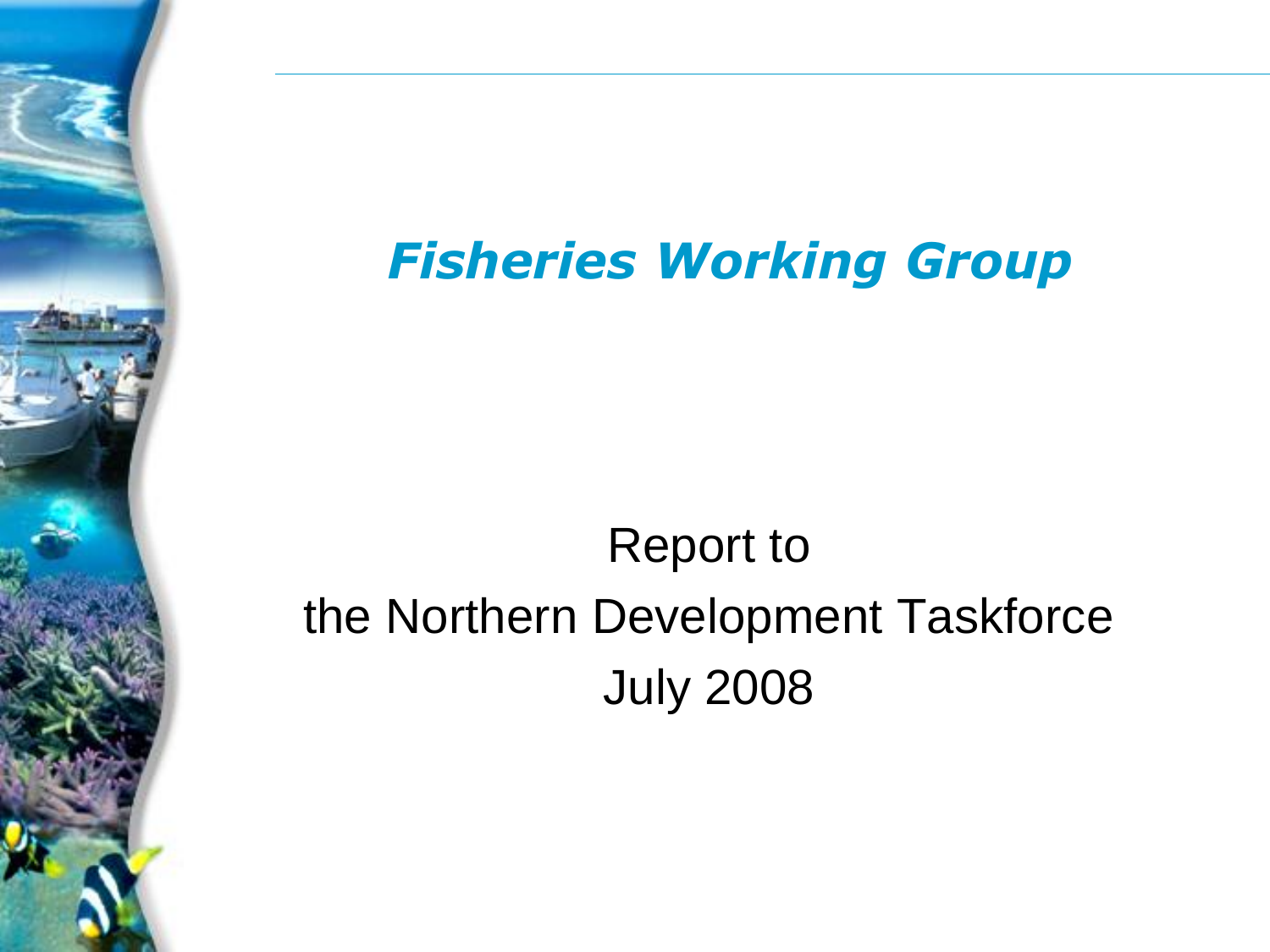## *Membership*

- NDT secretariat
- Pearl Producers Australia
- WA Fishing Industry Council
- Recfishwest
- Aquaculture Council of WA
- Kimberley Aquatic Charter Industry
- Dept Environment & Conservation
- Department of Fisheries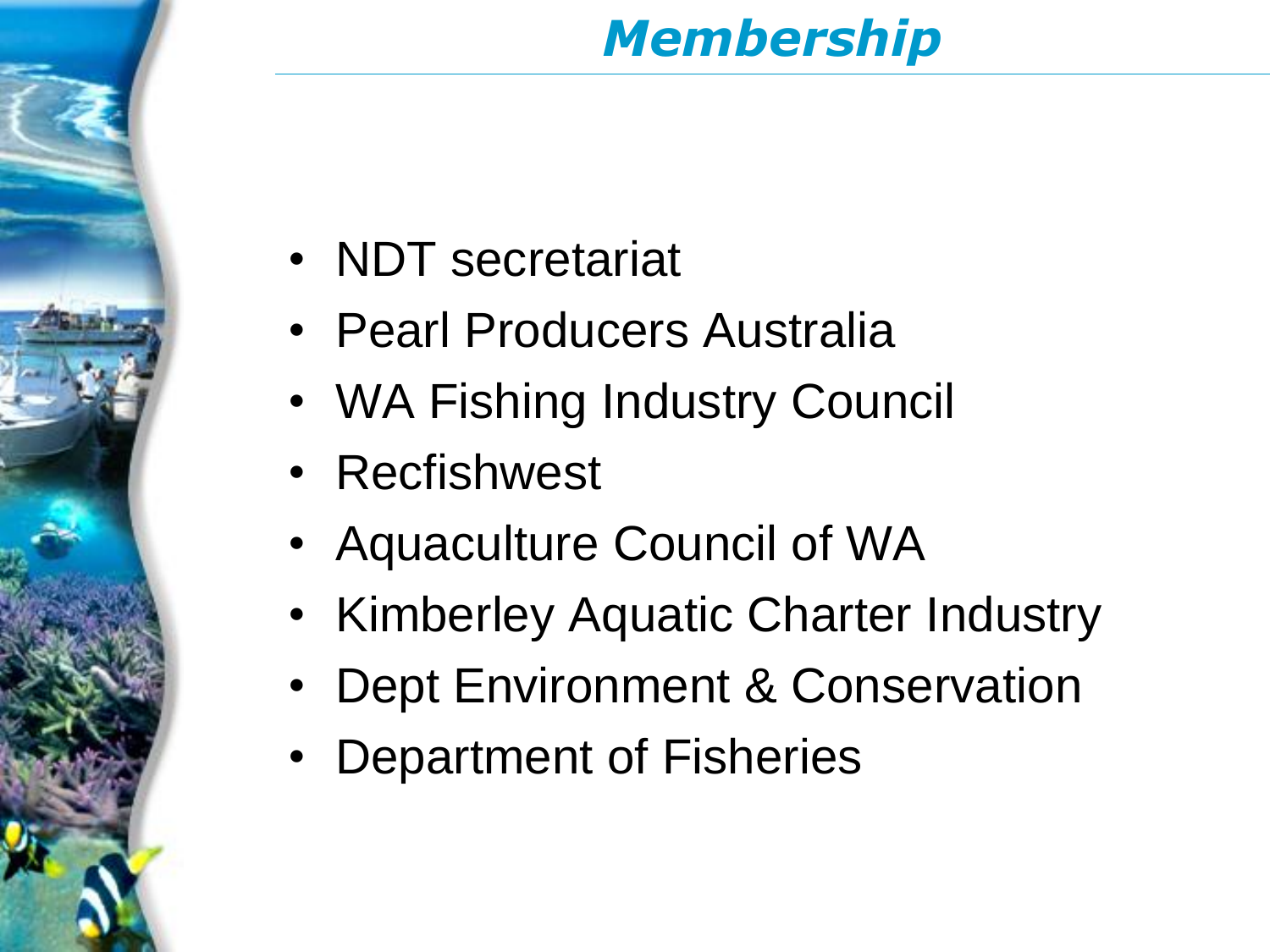#### *Outline*

- Characteristics of Kimberley aquatic environment
- Scope of working group's interest
- Principles underpinning our advice
- Types of risk and opportunities identified
- Site specific issues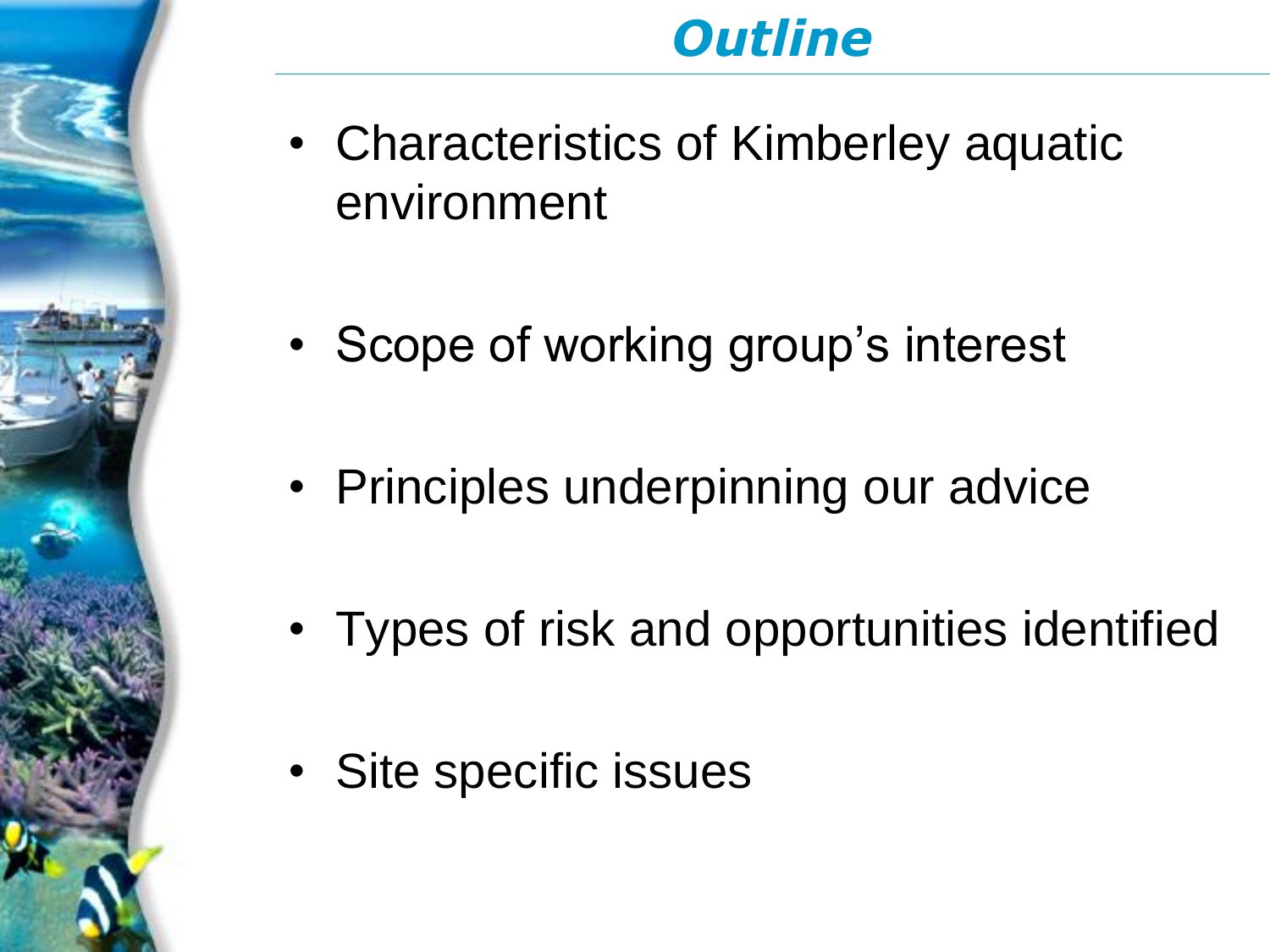

## *Characteristics of Kimberley*

Complex coastline combined with bays and estuaries

Low wave energy

Productivity and environment has strong seasonal influences storms and tides

Fish are highly diverse and utilise a variety of habitat types.

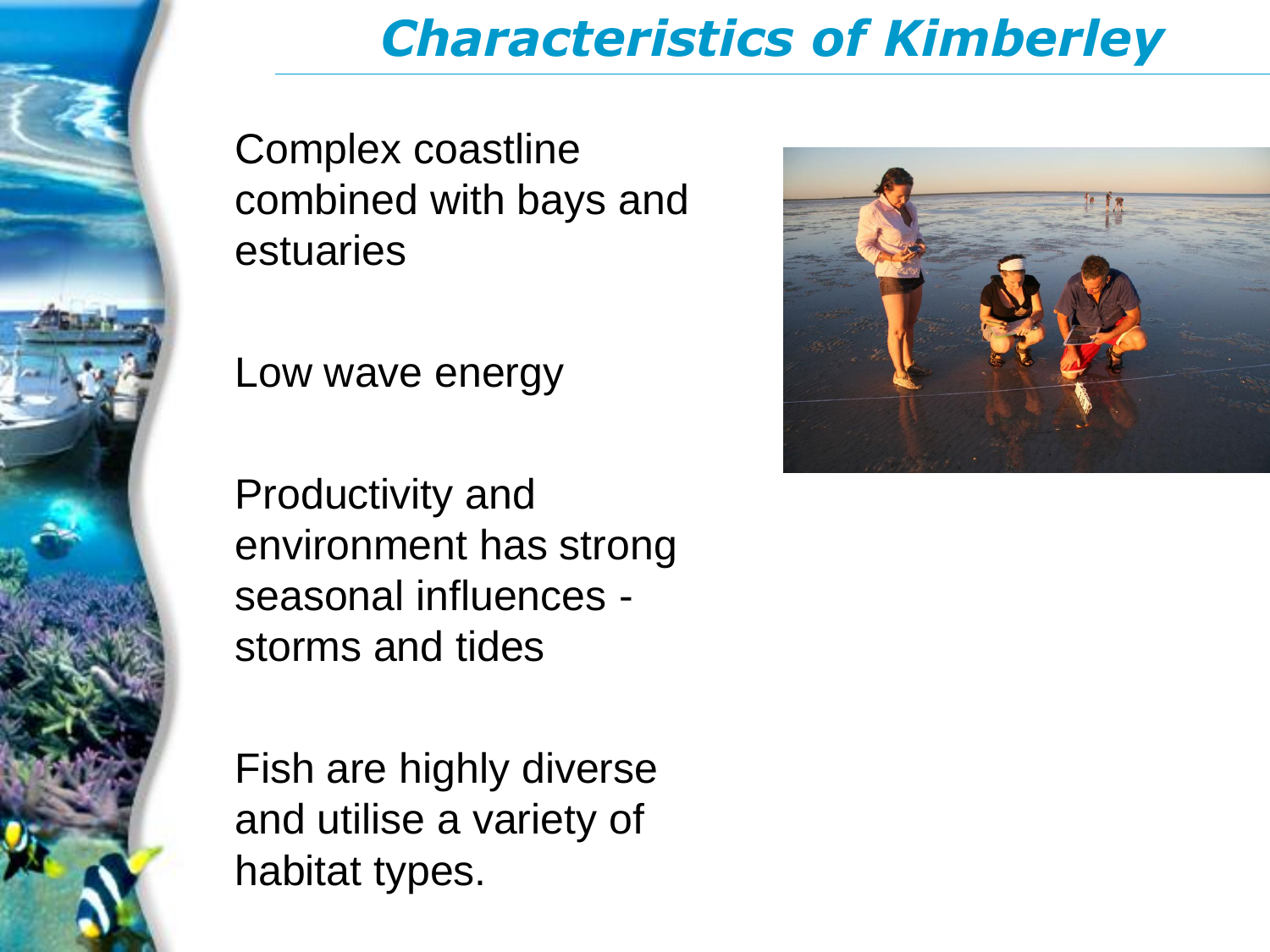

## *Scope of WG interests*

- •What do I mean by fish?
- •Commercial fishing
- •Recreational fishing
- •Charter operation
- •Pearling & aquaculture
- •Cultural fishing

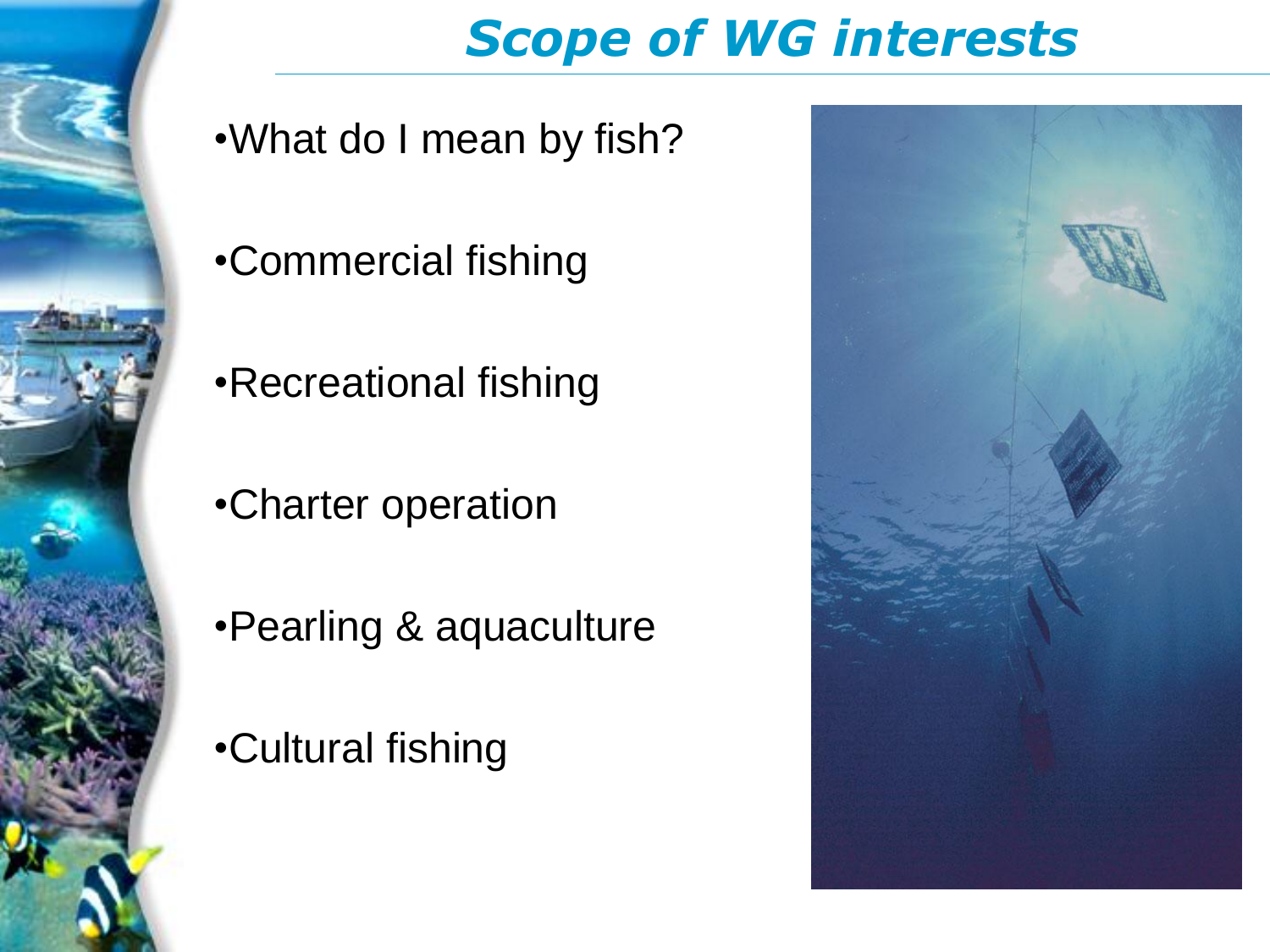## *Principles underpinning our advice*

- Triple bottomline environmental, social and economic
- Established human uses depend upon the maintenance of healthy viable ecosystems
- Recognition of legitimate existing activities and development potential.
- Comparative resilience of systems to impacts of development.
- Risk averse with respect to proximity to known important features that support fish and fish habitats and important human uses.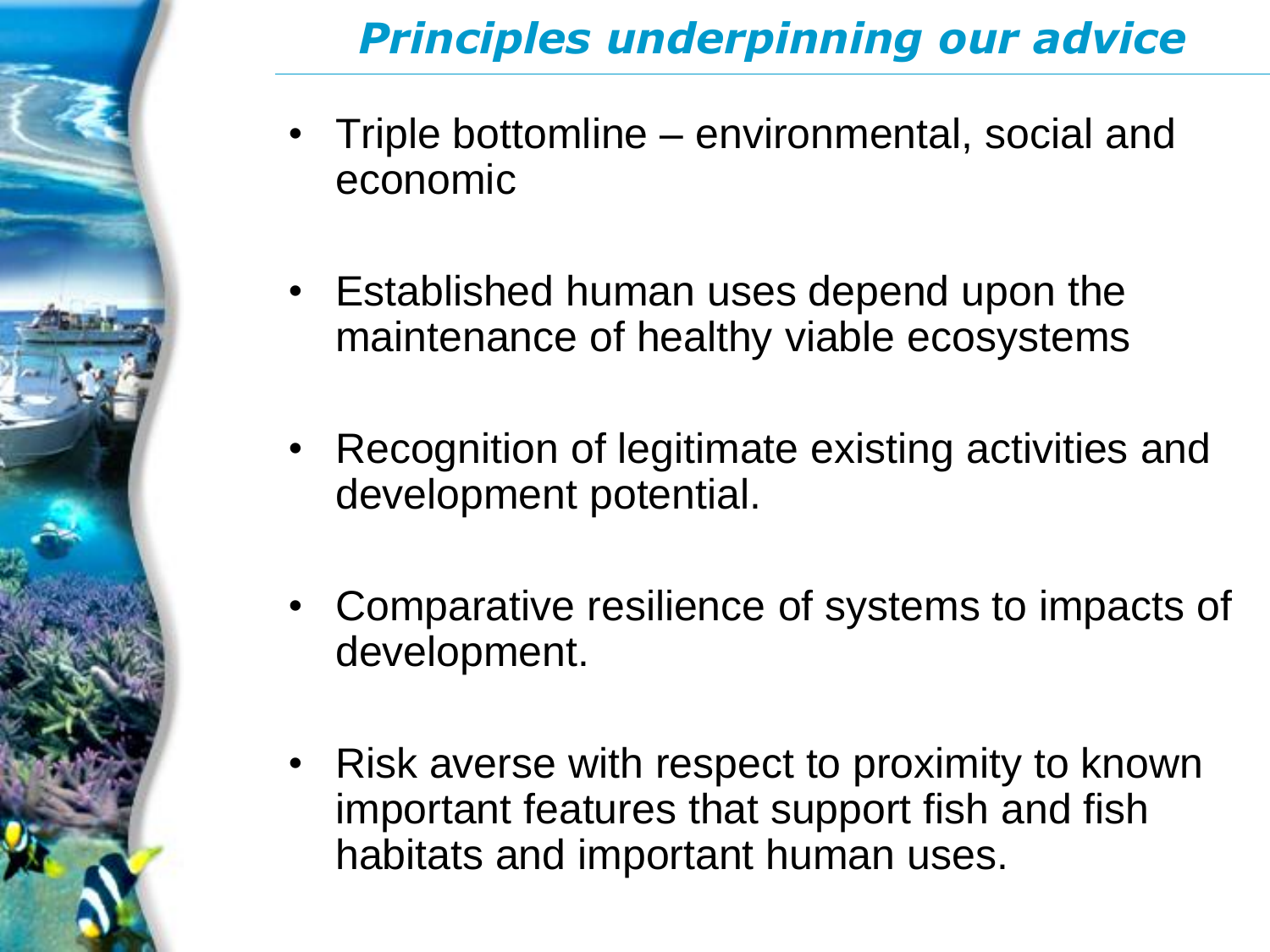## *Environmental risks*

- **Ports**
- Loss / modification of habitats & system function.
	- Ability to support fish and biodiversity including threatened spp.
	- Alter balance with existing human use activities
	- Introduced pests
- Water quality
	- Local
	- Down stream
- Increased human impacts
	- Recreational fishing
	- Competition for available resources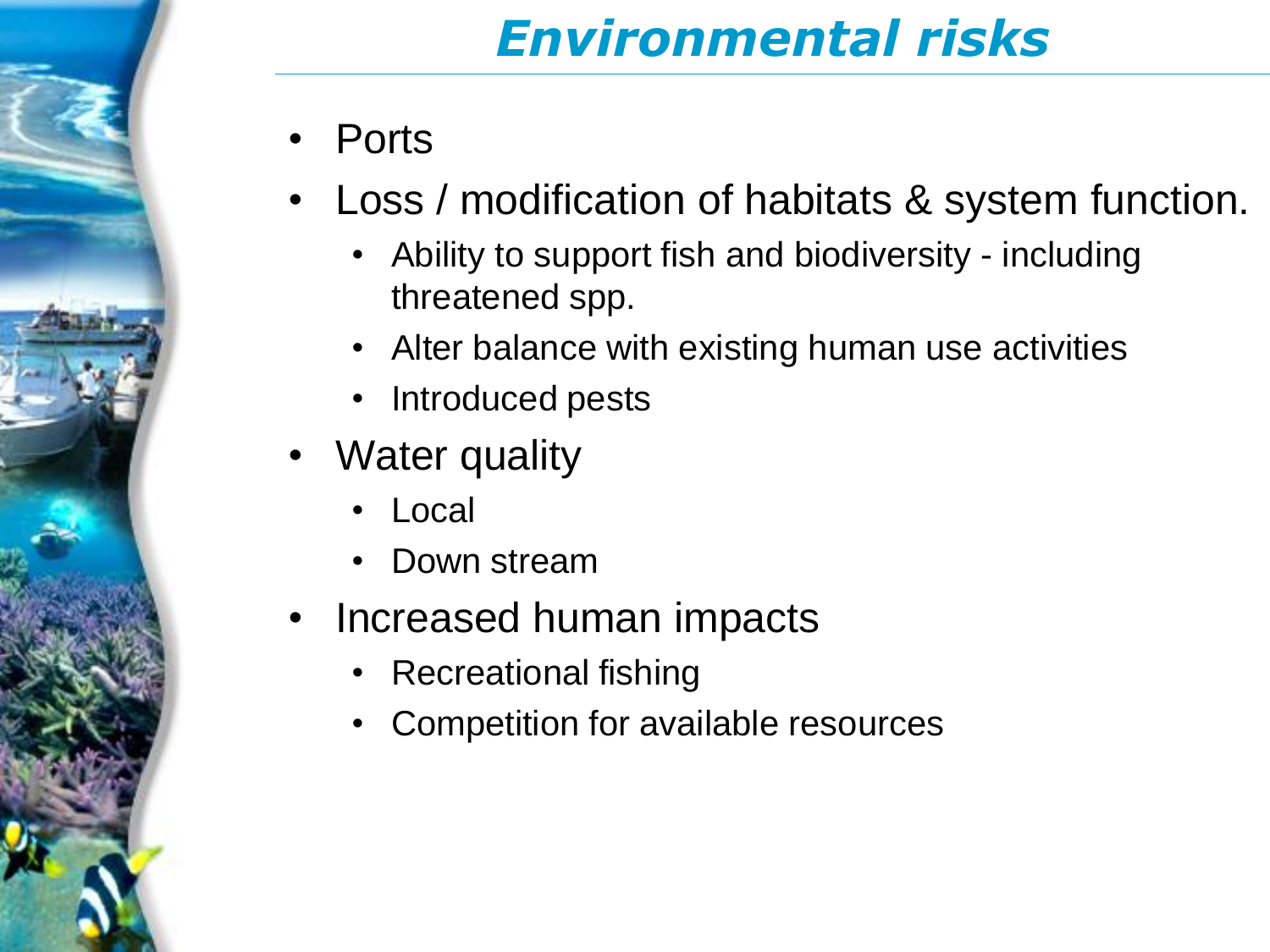#### *Social & economic risks*

- Loss of access
	- Commercial
	- **Recreational**
	- Tourism
	- wilderness
	- **Cultural**
- Travel times
- Collisions with vessels and gear
- Competition for infrastructure, services and labour

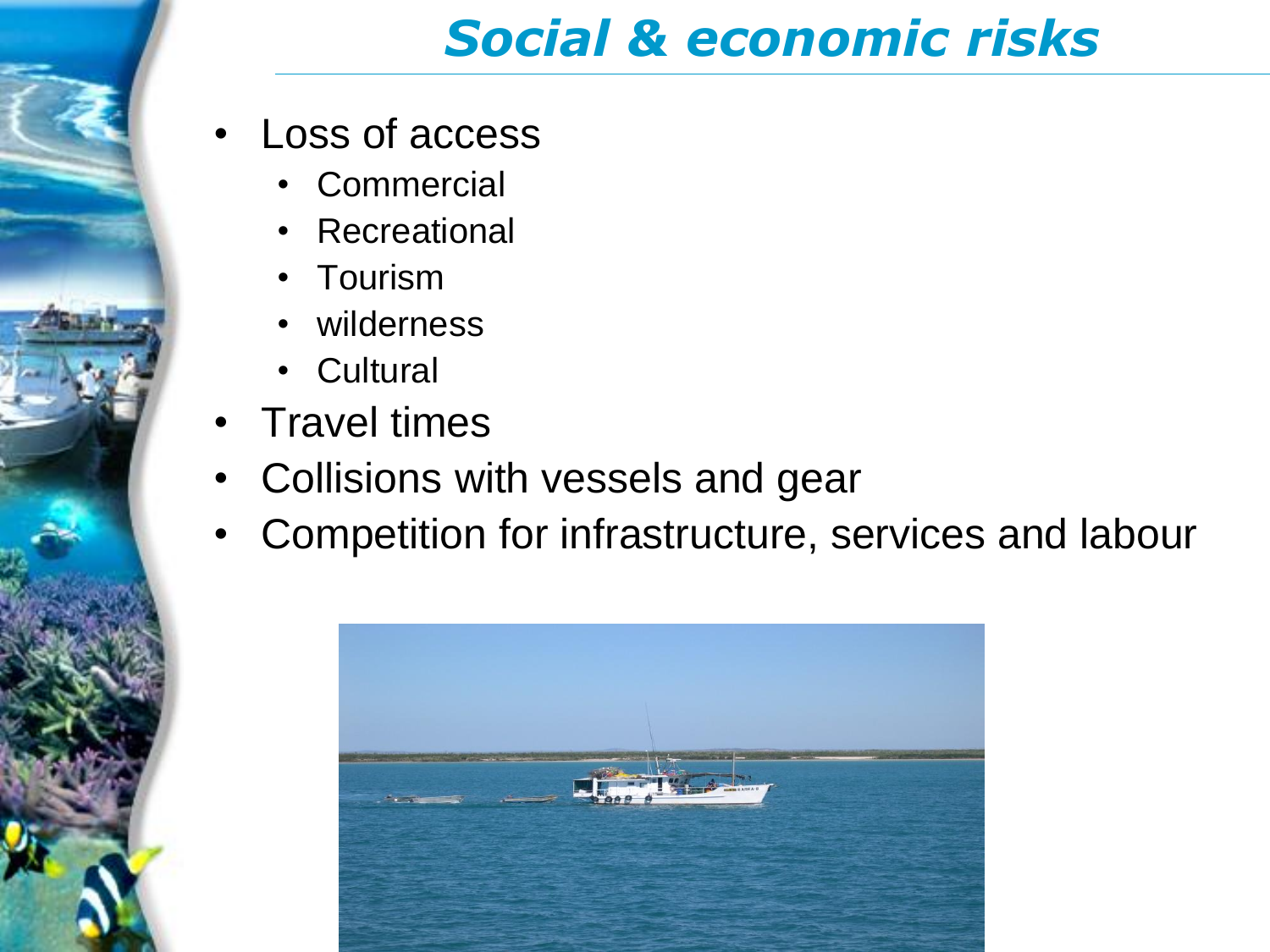## *Environmental Opportunities*

- Net environmental benefits investment in management of Kimberley aquatic environment
	- Research and monitoring
	- Education and enforcement
	- Comprehensive aquatic management system (EBFM / marine planning)

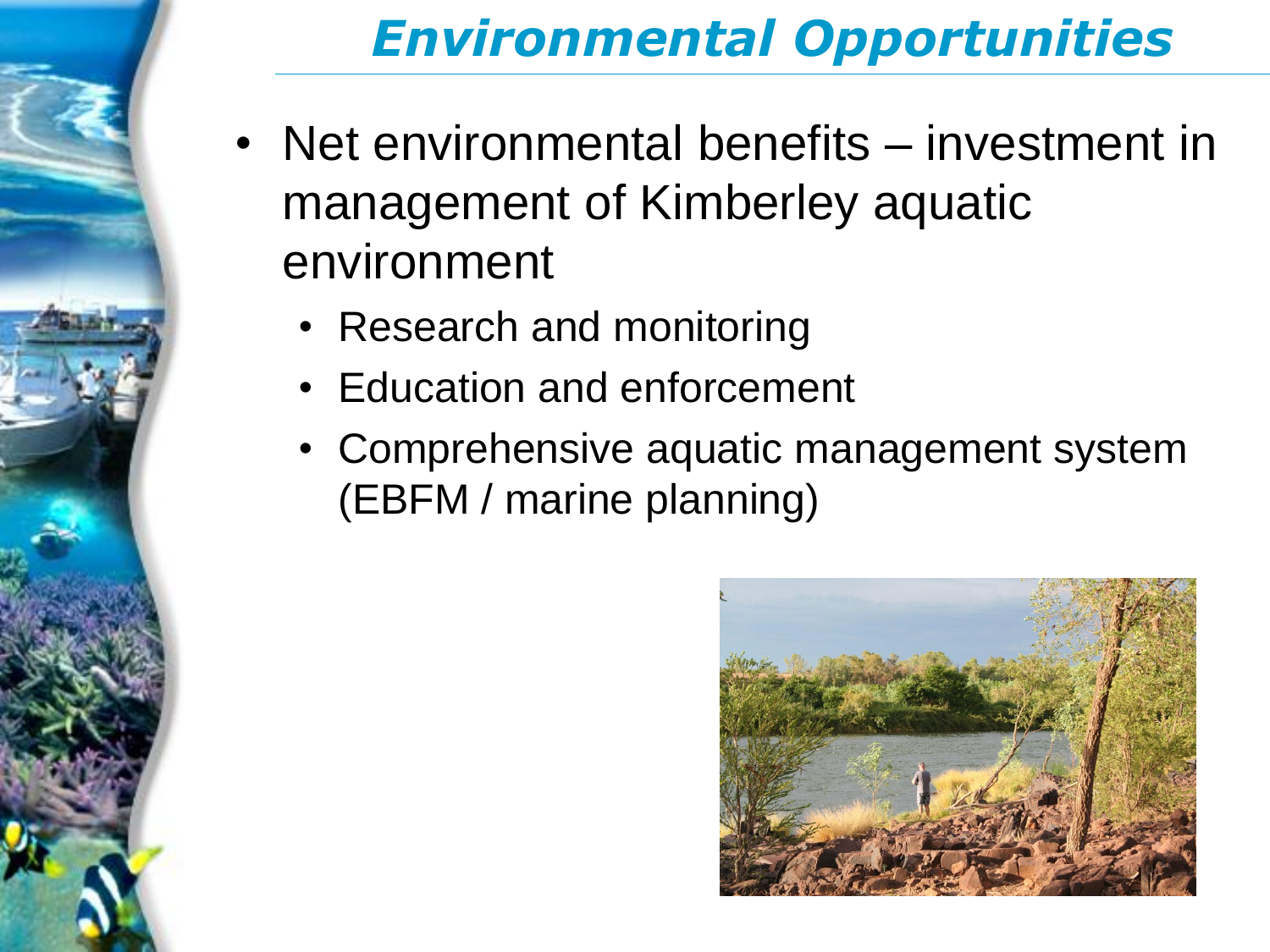## *Social & Economic Opportunities*

- Economic stimulus with regional flow on effects
	- Demand for fresh local fish and pearls
	- Charter services
- Access to new and improved infrastructure
- Partnership with aboriginal people in management of aquatic resources
	- Bardi Marine Ranger Program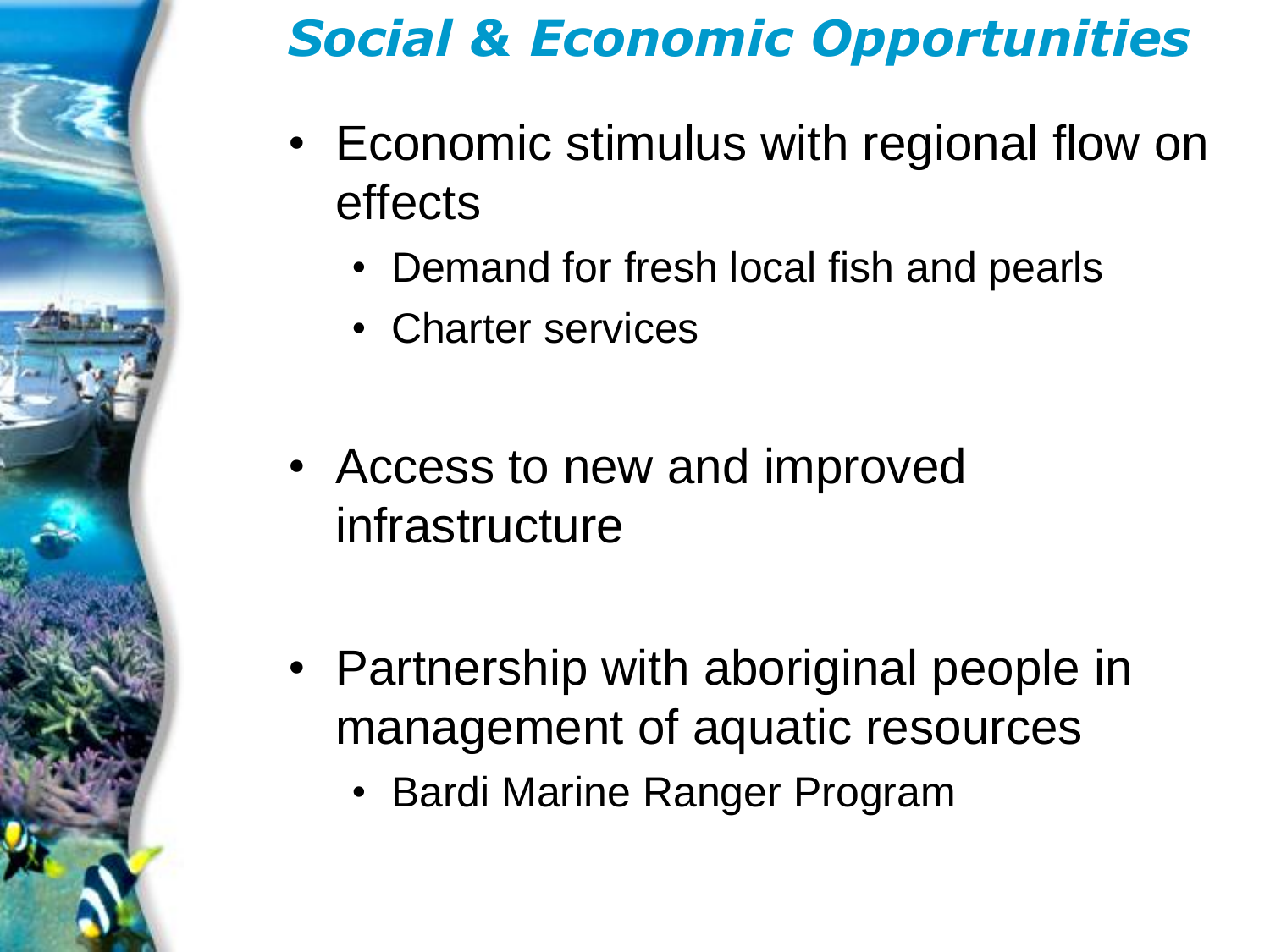## *Gourdon Bay*

#### Profile

- Water depth at 1 km from coast: ~5–10 m
- Substrate: Sand, some seagrass areas (nursery); some inshore reefs (bombies)

- Very high profile rec. fishing area
- Proximity to pearl oyster beds
- Variety of commercial fishing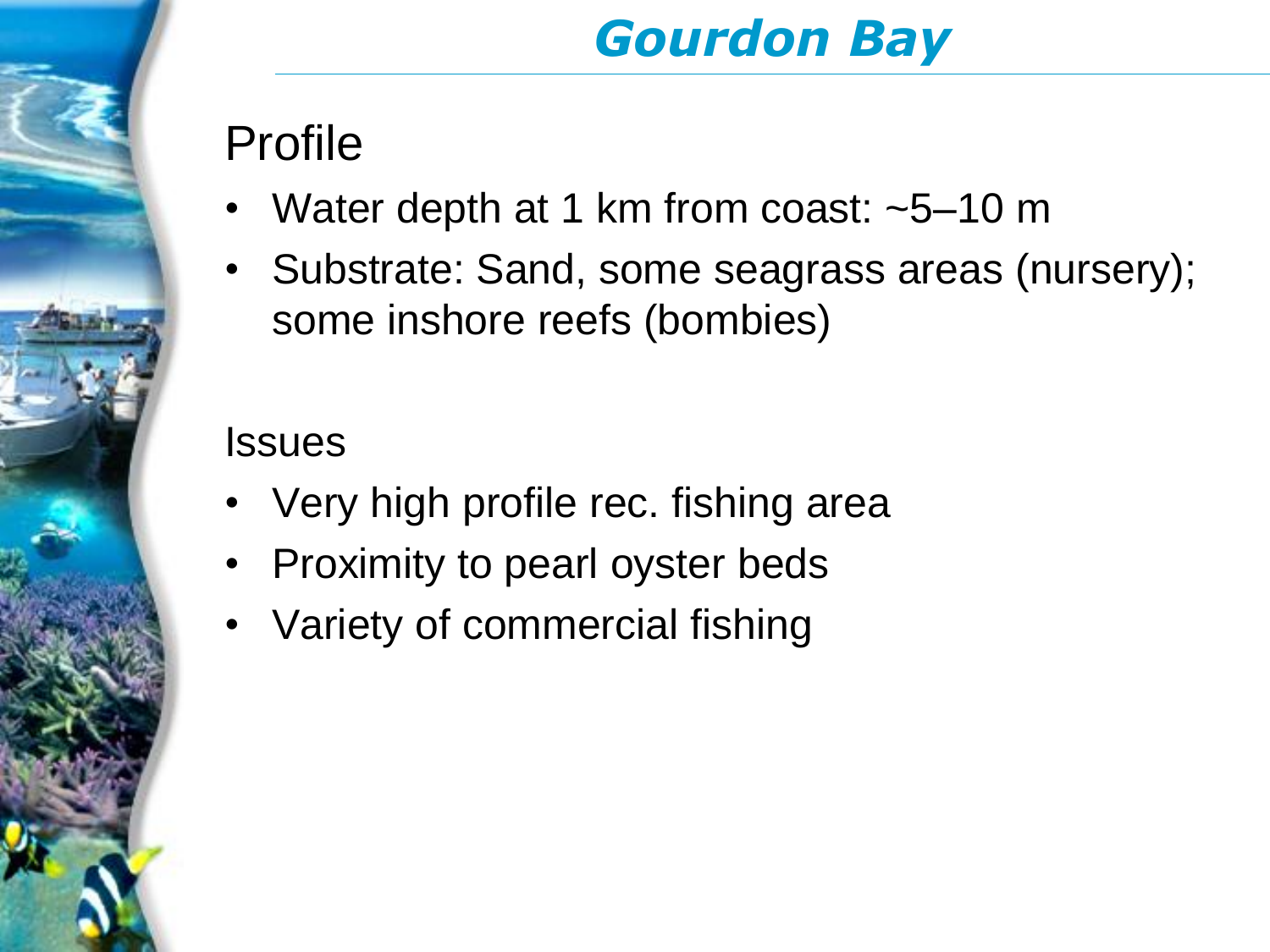## *Quondong & James Price*

#### Profile

- Water depth at 1 km from coast: ~5–10 m
- Substrate: Mainly sand; some rocky and potentially coral areas immediately on each point. Embayment and mangroves in area likely to be nursery area for fish and invertebrates.

- Very high rec. fishing profile sailfish aggregation
- Pearl leases
- Significant commercial fishing grounds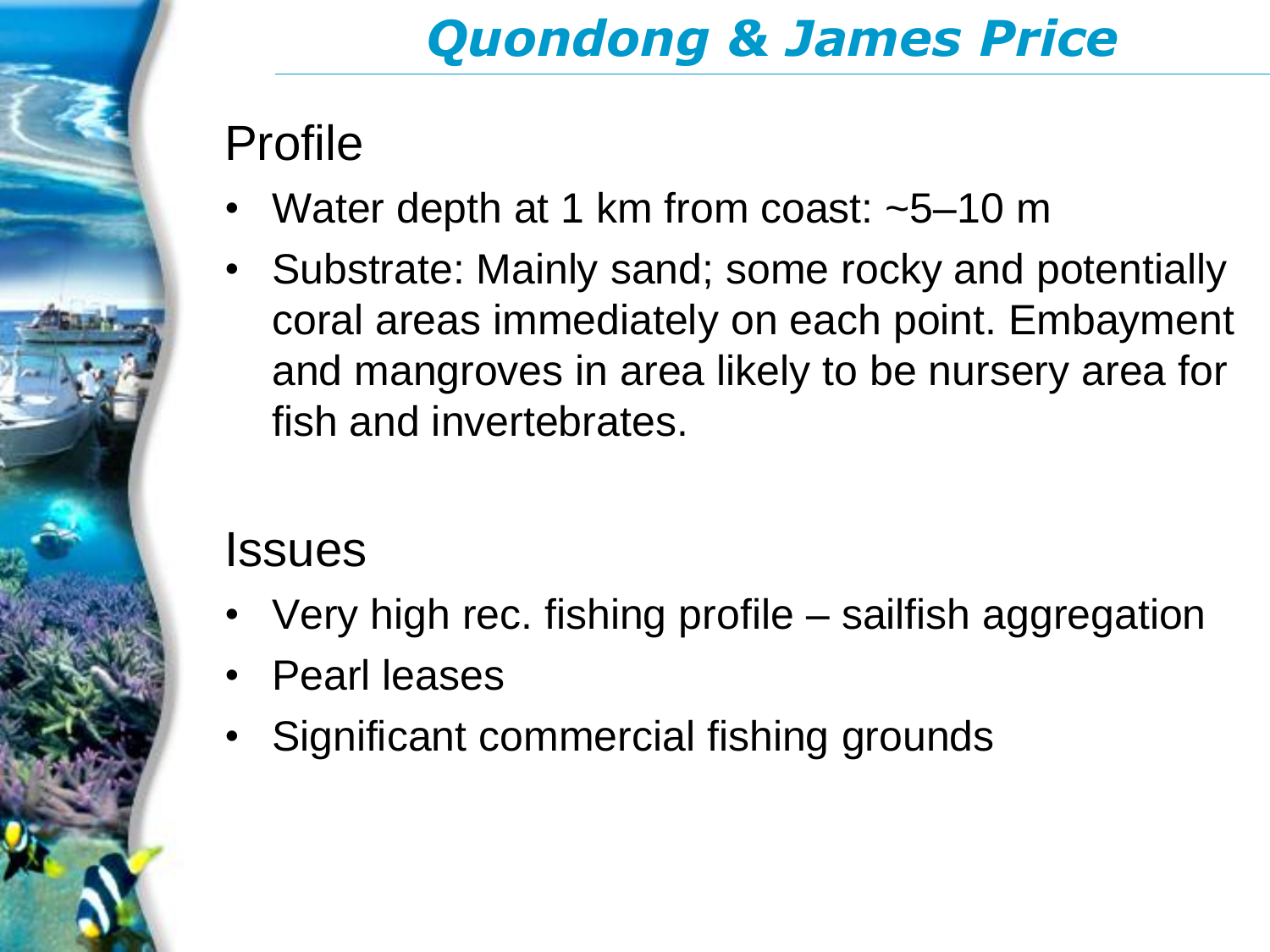# *North & Perpendicular heads*

#### Profile

- Water depth at 1 km from coast: ~5–10 m
- Substrate: Extensive rocky area; potentially coral areas; Seagrass inshore. Many small creeks and bays in immediate vicinity (within 1 km); Embayment and mangroves likely to be nursery area of fish and invertebrates.

- Proximity to pearl oyster grounds
- Pearl leases
- Significant commercial fishing grounds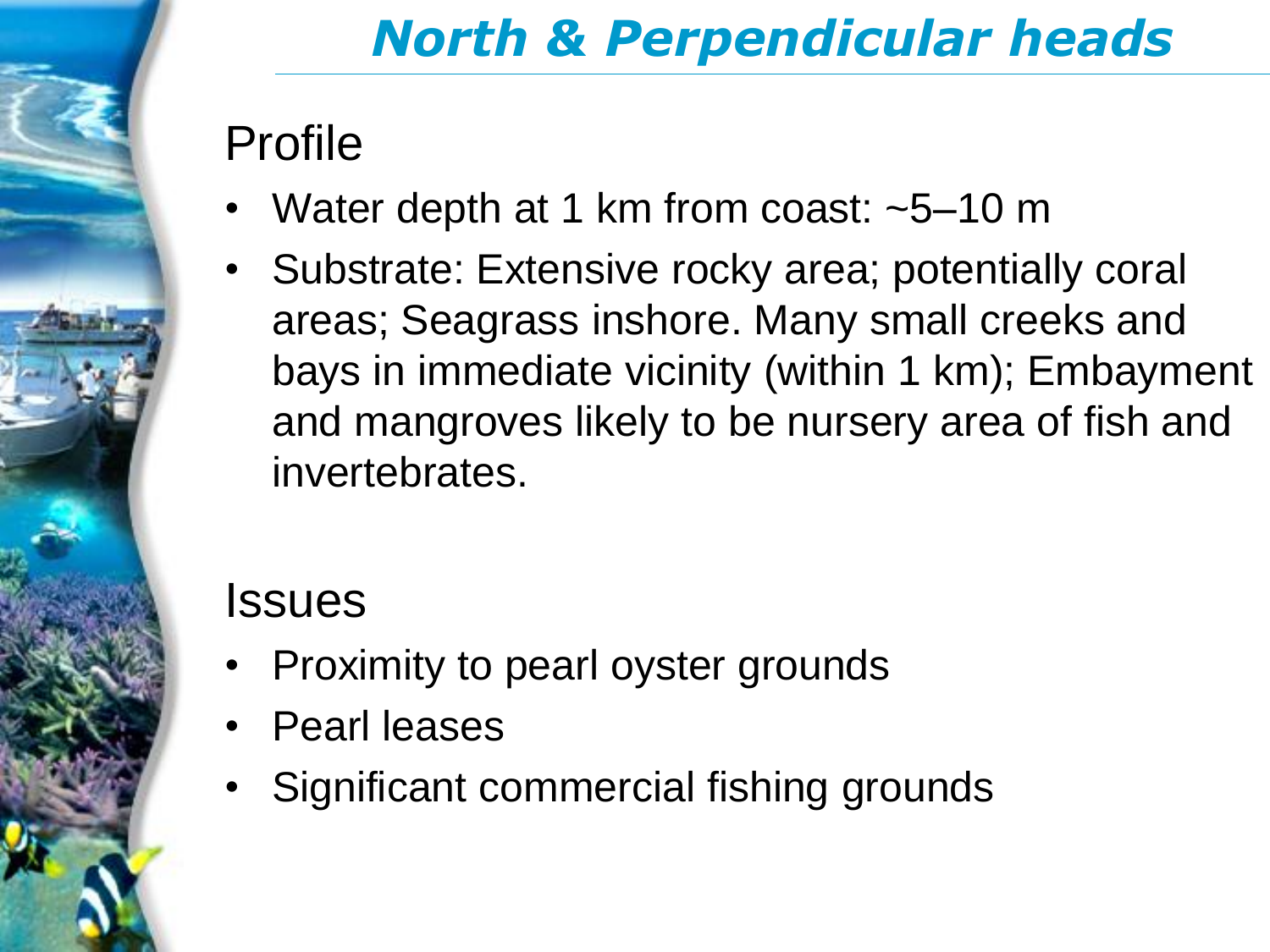## *Packer Island*

#### Profile

- Water depth at 1 km from coast: >10 m
- Complex marine habitats islands, bays, spits, creeks, estuaries. High diversity of habitats promotes high biodiversity of marine organisms and fishes. Likely to be important nursery areas for commercial and recreational species and protected and iconic species.

- No pearl sites
- Significant commercial fishing grounds
- Wilderness rec. fishing experience supported by TOs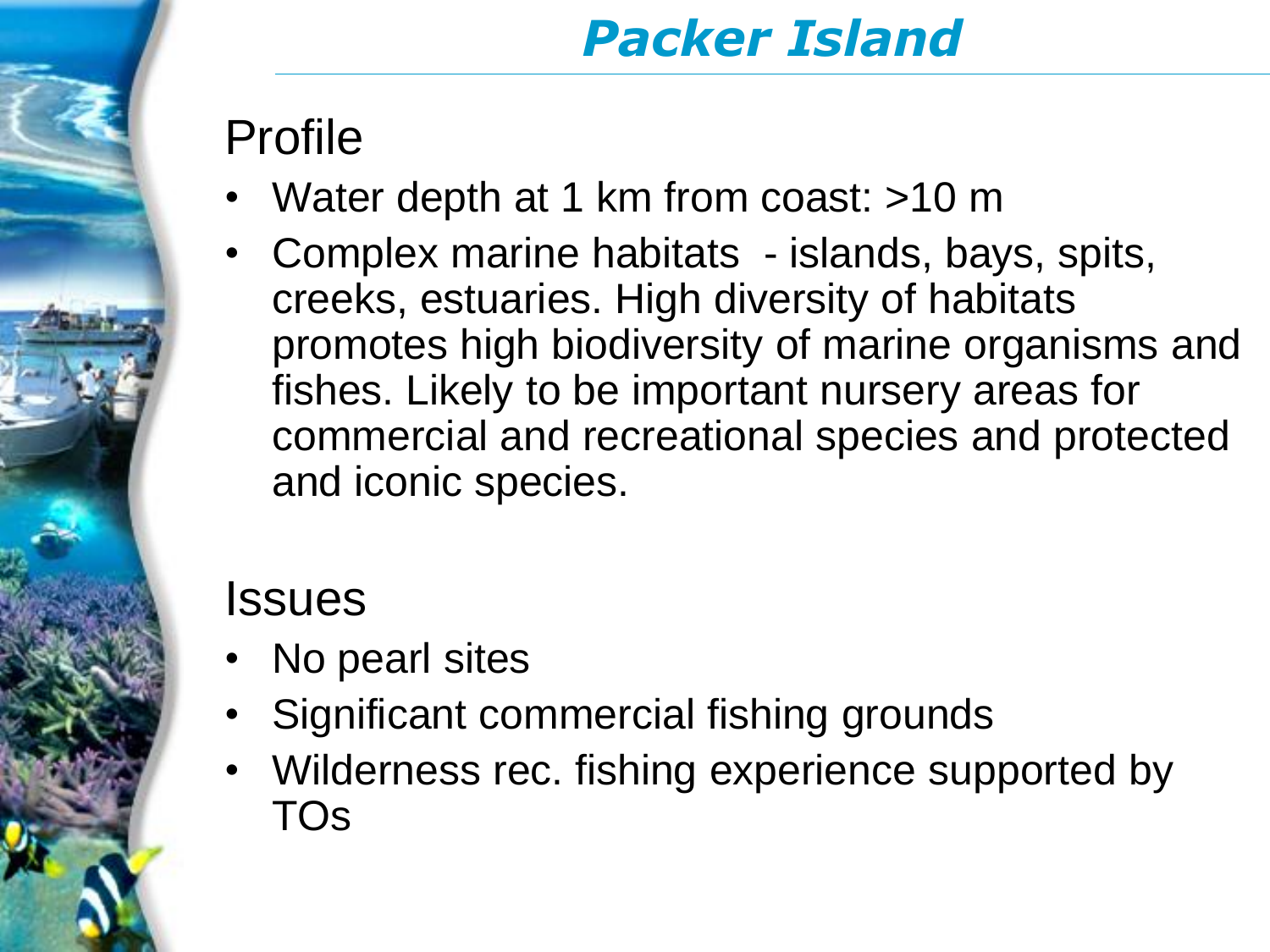## *Koolan Island*

#### Profile

- Water depth at 1 km from coast: >20 m;
- Complex marine system, including island, bays, creeks, tidal flats, seagrass and corals. Likely to be high diversity of important fish habitats in immediate area supporting high biodiversity

- Pearl lease sites
- Commercial mudcrab fishing grounds
- Boat based ecotourism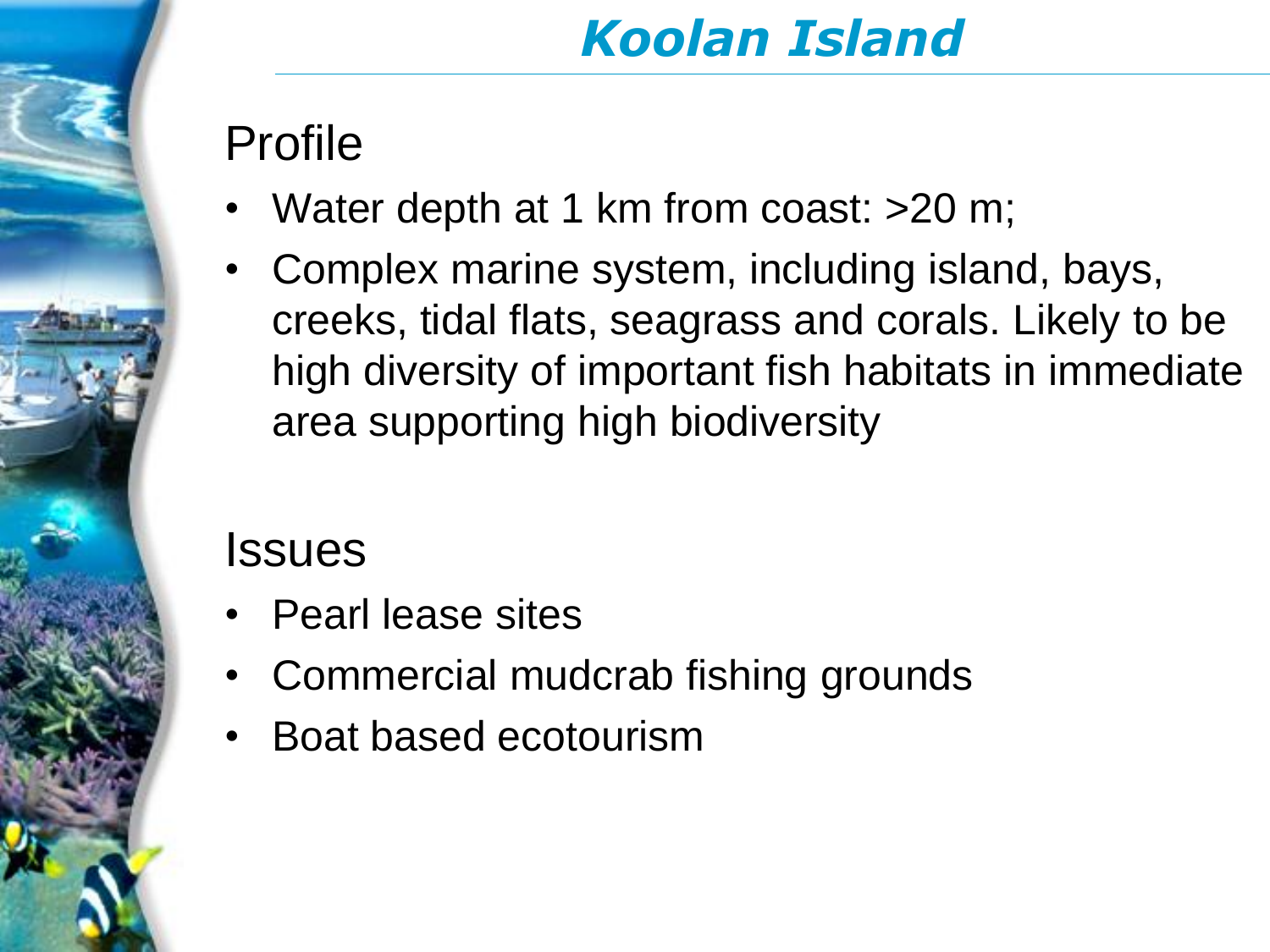## *Wilson Point*

#### Profile

- Water depth at 1 km from coast: >10 m;
- Substrate: Complex marine system, including island, bays, creeks, tidal flats, seagrass and corals. Likely to be high diversity of important fish habitats in immediate area supporting high biodiversity

- Pearl lease sites
- Commercial mudcrab fishing grounds
- Boat based ecotourism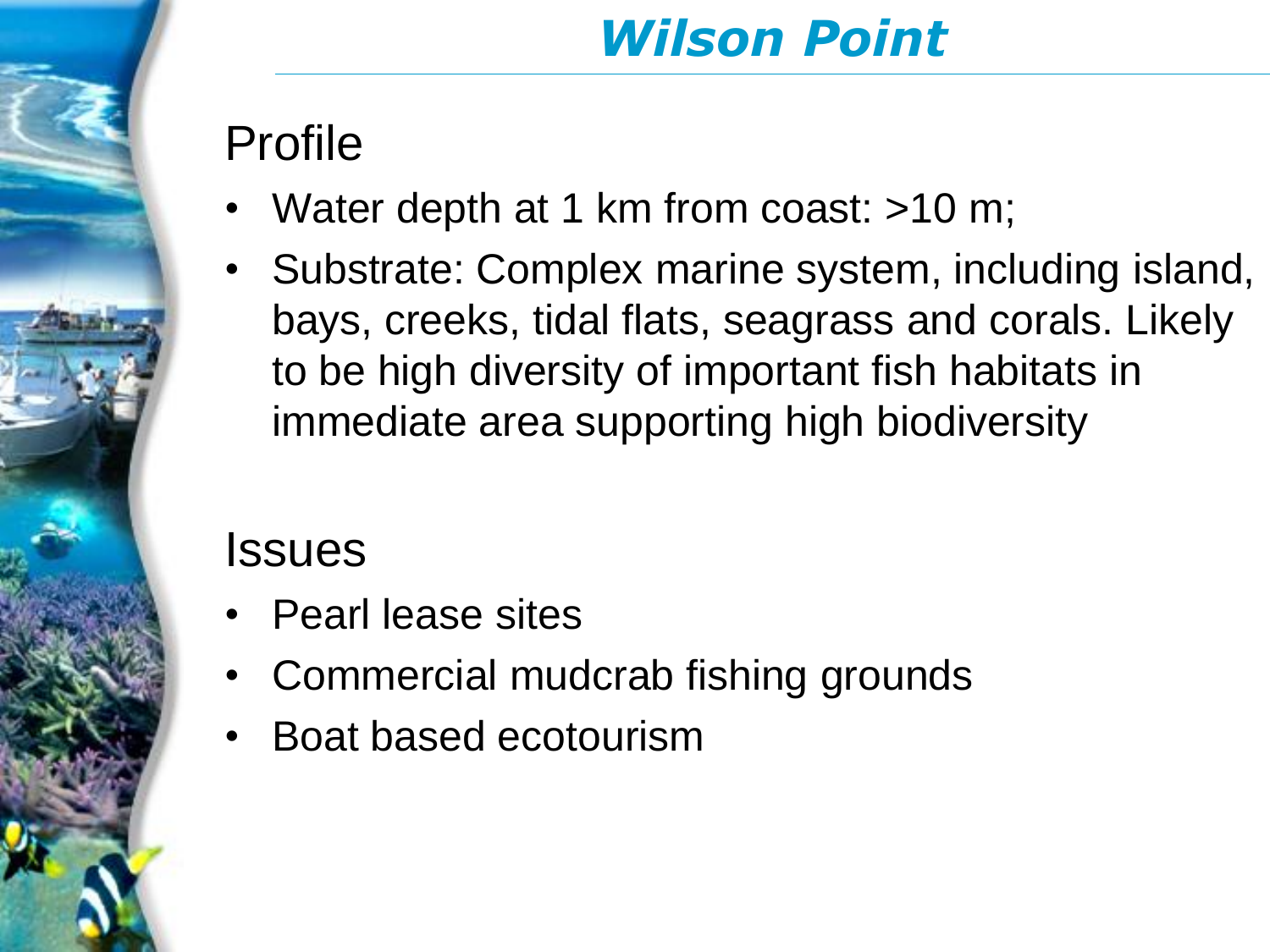### *Maret Island*

#### Profile

- Water depth at 1 km from coast: >10 m;
- Substrate: Complex marine system, including island, bays, creeks, tidal flats, seagrass and corals. Likely to be high diversity of important fish habitats in immediate area supporting high biodiversity

- Commercial fishing grounds
- Boat based ecotourism and wilderness fishing
- Turtle breeding grounds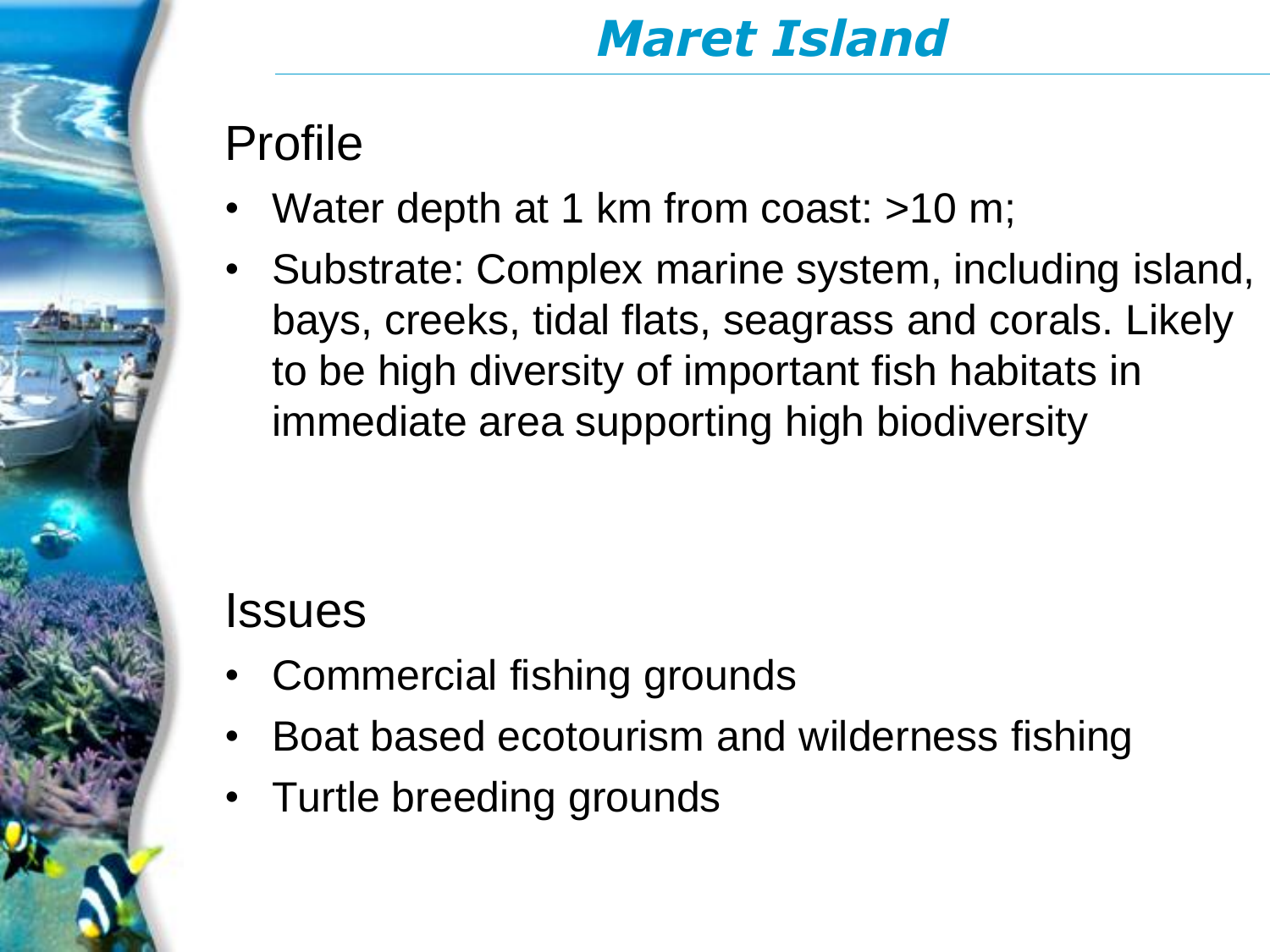## *Cape Voltaire*

#### Profile

- Water depth at 1 km from coast: >10 m;
- Substrate: Complex marine system, including island, bays, creeks, tidal flats, seagrass and corals. Likely to be high diversity of important fish habitats in immediate area supporting high biodiversity

- Commercial fishing grounds and travel route
- Boat based ecotourism and wilderness fishing
- Pearl lease sites
- Dugong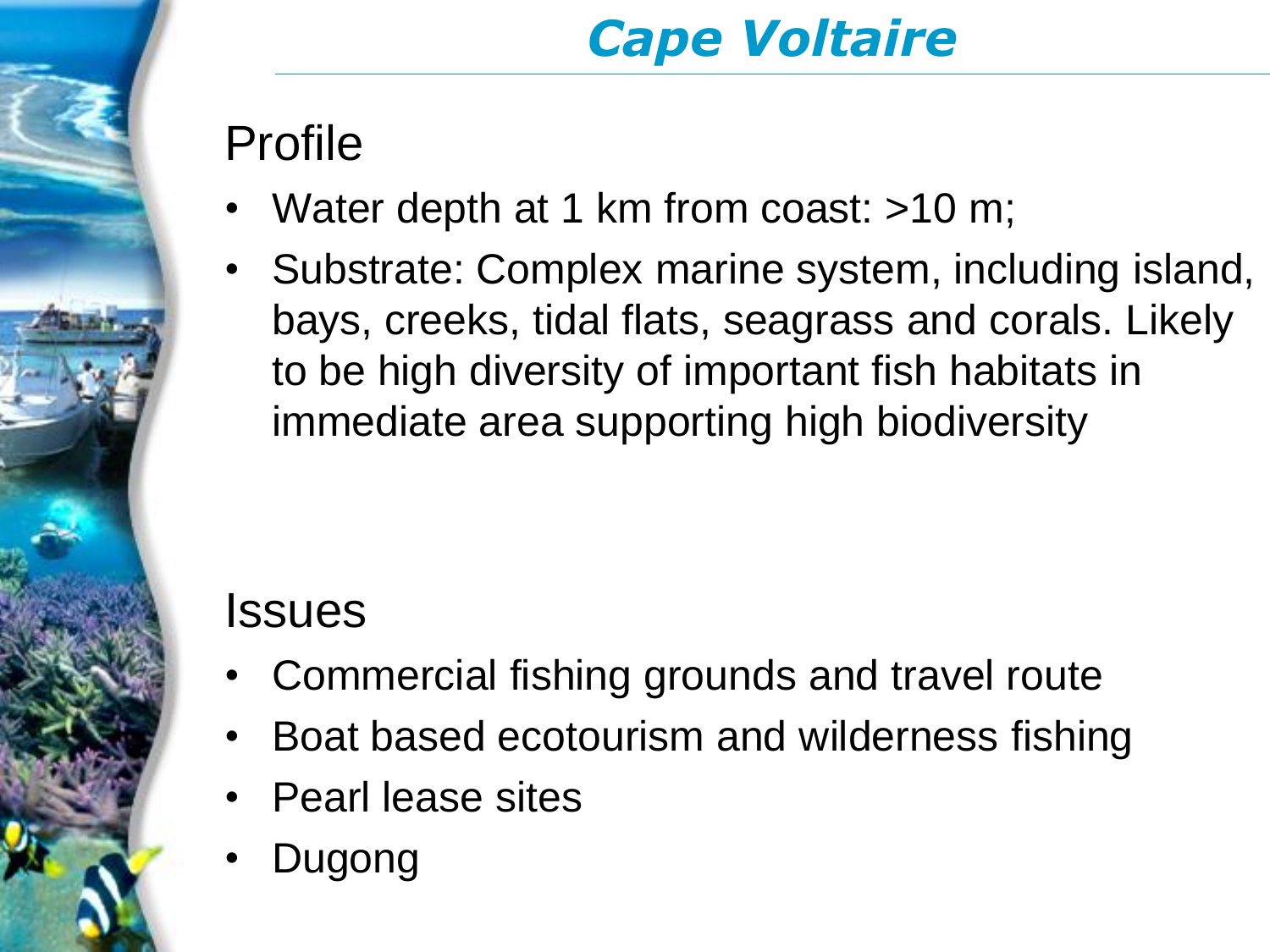# *Anjo Peninsular*

#### Profile

- Water depth at 1 km from coast: 5–10 m;
- Substrate: Complex marine system, including island, bays, creeks, tidal flats, seagrass and corals. Likely to be high diversity of important fish habitats in immediate area supporting high biodiversity

- Commercial fishing grounds and travel route
- Boat based ecotourism and wilderness fishing
- Pearl lease sites